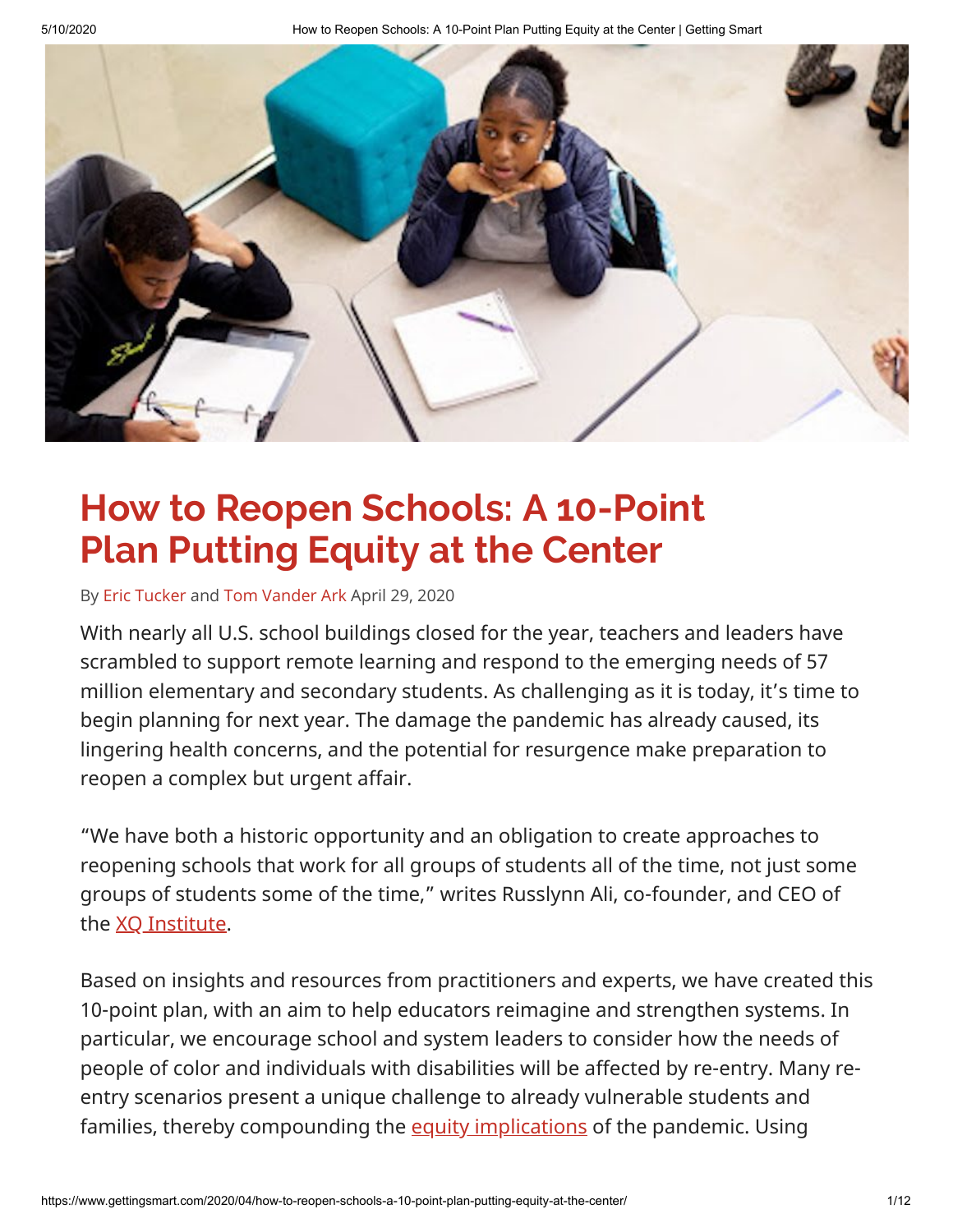equitable and innovative re-entry approaches, we have an opportunity to design new solutions together that better meet the needs of all learners.

**1. Organize and mobilize.** Create a cross-functional team to manage programmatic, staffing, facilities, budget, and communication implications of reopening schools. Empower this team to prepare for re-entry, set and manage metrics that matter most in each domain, and ensure performance for:

- maintaining health, wellness, and safety of the entire school community (e.g., PPE availability, compliance with distancing);
- maximizing student learning and ability to thrive (e.g., access-gap reduction, academic growth);
- supporting educators and staff to adapt and respond (e.g., family  $\bullet$ satisfaction); and
- securing a strong financial and operational future (e.g., days of cash on hand).

Lindsay Jones, president of the **National Center for Learning Disabilities**, urges planning teams to "take the steps needed to ensure that all students from all backgrounds can fully benefit" from what might be extended reliance on educational continuity plans.

The team charged with preparation for re-entry should solicit feedback from students, families, teachers, staff, and other stakeholders through a variety of channels, including virtual town halls, social media, and family surveys. This team also holds public accountability and communications responsibility and should coordinate plans with guidance from regional and state agencies.

**2. Develop reopening scenarios.** Most schools will be told when to reopen, based on regional public health risks, economic demand, and childcare needs. Schools will be responsible for putting structures in place to safeguard health and wellness and responding to student and family needs. Schools will also need to be ready to act if the virus resurges.

EdTrust CEO John King and AFT President Randi Weingarten urged funding for [summer learning experiences. "We must help students catch up from lost learn](https://thehill.com/opinion/education/494521-what-comes-next-for-public-schooling)ing time, which particularly affects our most vulnerable students. We must plan for the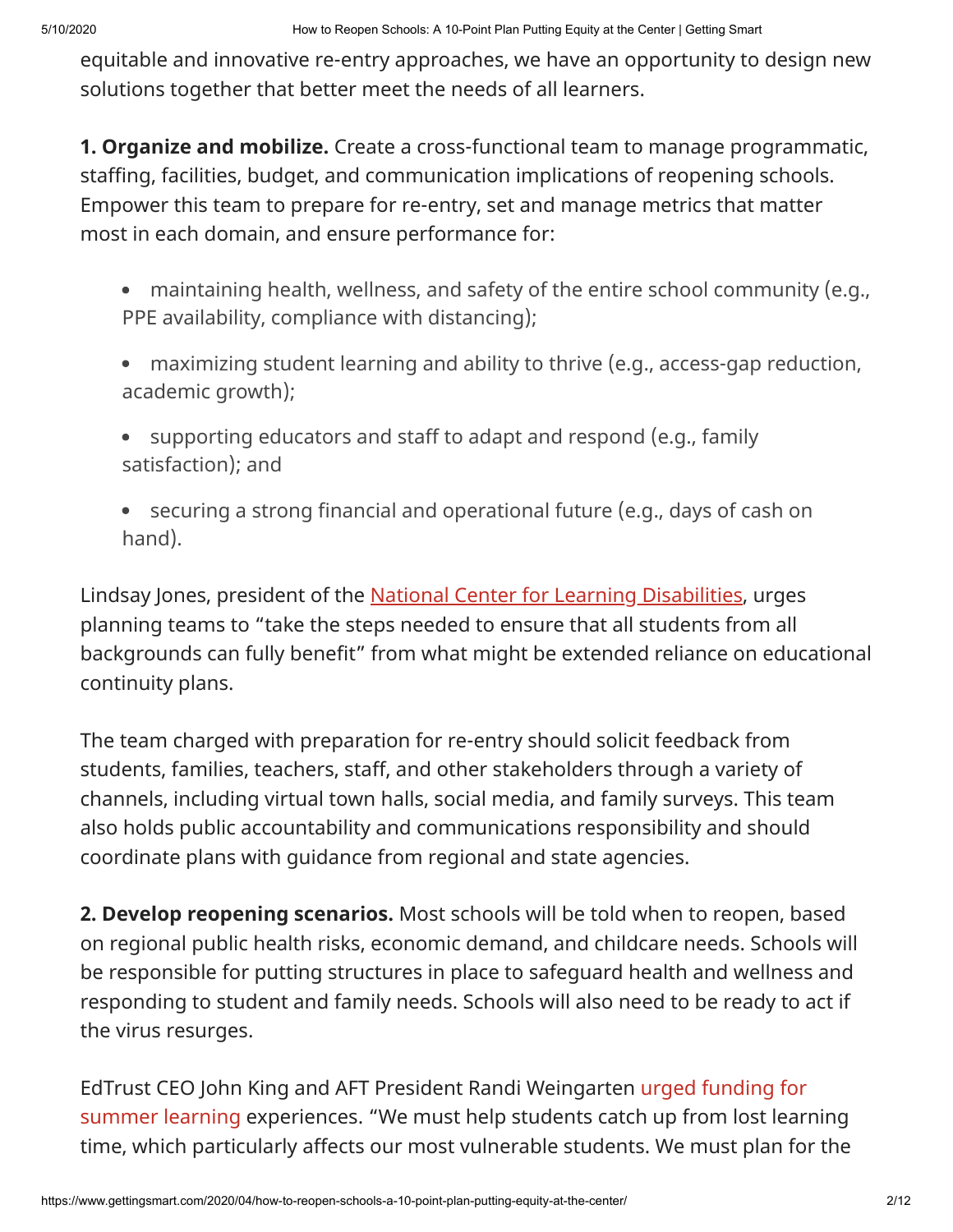future of education in a way that makes good on our promise to provide every child in America with the tools needed to succeed, regardless of geography or demography."

Reopening in the fall on the regular schedule might be the base case, but alternatives should be considered, including:

- opening early to more quickly address learning gaps
- opening early with safety precautions (as [contemplated in California](https://www.nbcbayarea.com/news/california/california-governor-schools-may-reopen-as-soon-as-july/2280412/))
- opening on time but ready to shift nimbly to remote learning in the event of  $\bullet$ resurgence;
- opening on time but with time-shifted (learners on different schedules) and/or place-shifted approaches (some learners in temporary facilities and some learners remote to support distancing); or
- opening later, given a resurgence.

Come fall, schools might have to toggle between on-site and remote learning, stagger attendance, or use a variety of strategies in response to resurgence. System heads with well-developed plans will have the opportunity to influence state reopening guidelines.

As the active ingredients for success with each reopening scenario are identified, Susan Patrick, the president and CEO of the **Aurora Institute**, reminds us, "equity must be baked into the recipe for effective reopening—into the culture, structures, and into the daily practices."

"It's not enough to have one reopening plan, and simply hope that all groups of students will benefit equally," says Greg Rodriguez, high school director at **Brooklyn** LAB. "Unless we are careful, intentional, flexible, and creative in our planning, reentry will work much better for some students than for others."

It will be critical to maintain flexibility to balance local needs (e.g., serving the children of nurses) with regional realities (e.g., closure of daycare providers for faculty members). Schools will be more effective if they prepare to reduce the friction of transitions.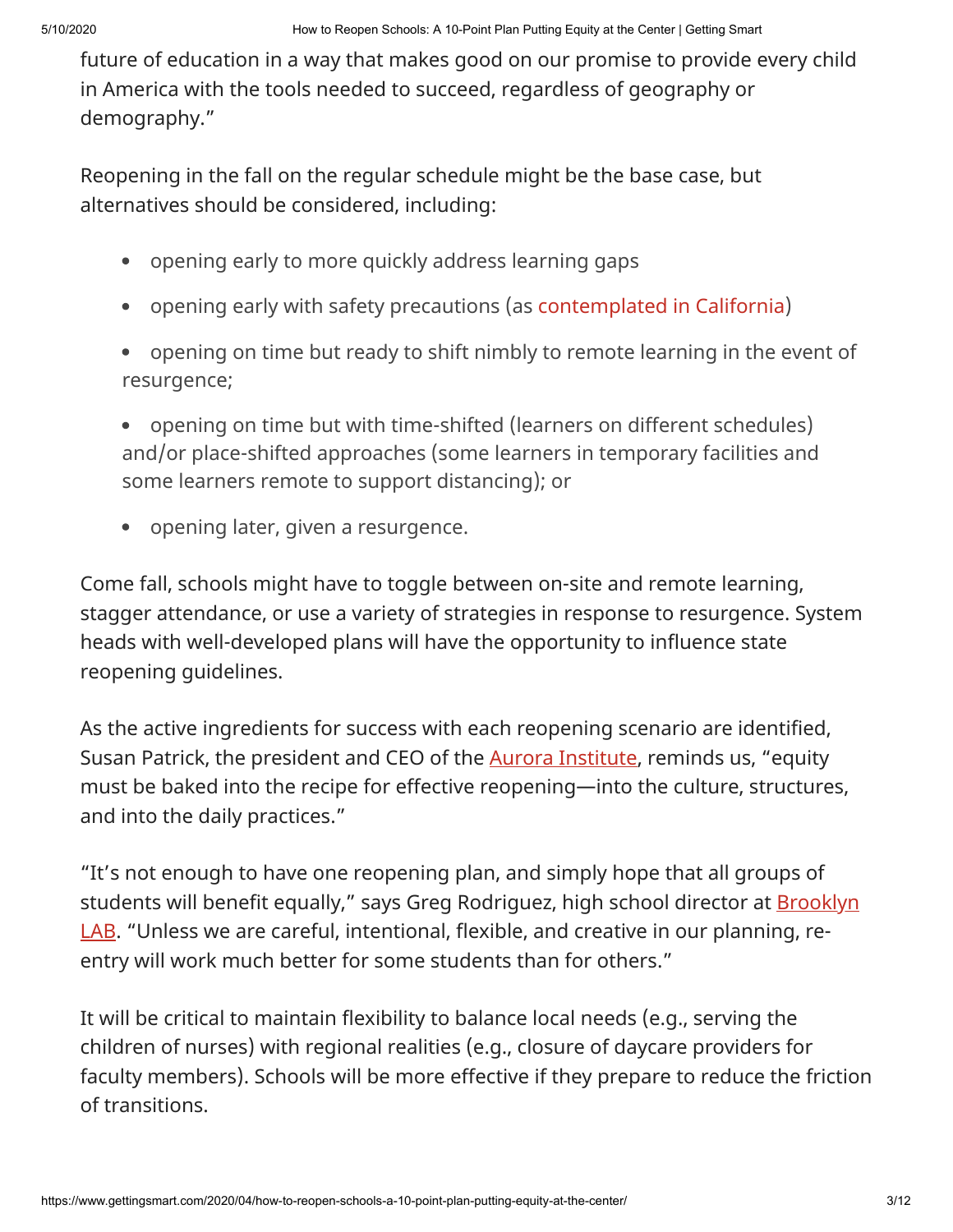**3. Embrace financial stewardship in the face of uncertainty.** Most schools and districts will see a decline in revenue for several years. Public schools must set principles for making hard choices, including how best to **balance legal obligations** (including maintaining the provision of free and appropriate education) under various resource scenarios. A dynamic and iterative scenario-planning process is required to navigate this unprecedented level of uncertainty.

"As schools think through how to support students upon reentry, they must take full advantage of funds and ensure funds are used wisely for our most vulnerable kids. Now is not the time for small thinking and siloed resources – all of our students, including those with disabilities, must be included and supported," emphasizes Michael Yudin, former Assistant Secretary of Education for the Office of Special Education and Rehabilitation Services.

Before cutting critical expenses, it's essential to aggressively preserve revenue. Oliver Sicat, CEO of **Ednovate**, suggests that budgeting should strive for the [optimal combination](https://hbr.org/2010/03/roaring-out-of-recession) of defense (budget cuts) and offense (evolution of services). Options for such offense might contemplate different reopening scenarios and consider investments in extra transportation, student home broadband, new talent models that leverage teacher residency models, facilities modifications, and/or technology to support access. These and other innovations might generate or sustain revenue streams through the downturn. With the oversight and proactive involvement of the school board, leaders must rigorously monitor cash inflows and outflows.

Rosalyn Curato of school finance software provider **[Allovue](https://allovue.com/)** emphasizes the importance of scenario-planning and priority-based budgeting to provide structure around key choices and to anchor action to the student, our most important stakeholder. "School districts have responded to COVID-19, embracing how budgets evolve as needs change," she says. "We must work together to strike the appropriate balance between providing quality education and doing so in a resource-constrained environment."

Finance should not be siloed; every leader has a stake in student success and therefore plays a pivotal role in scenario-planning. Understanding what you can control and when, communicating proactively and transparently, and creating a culture that can respond and adapt to change will set your organization up for success.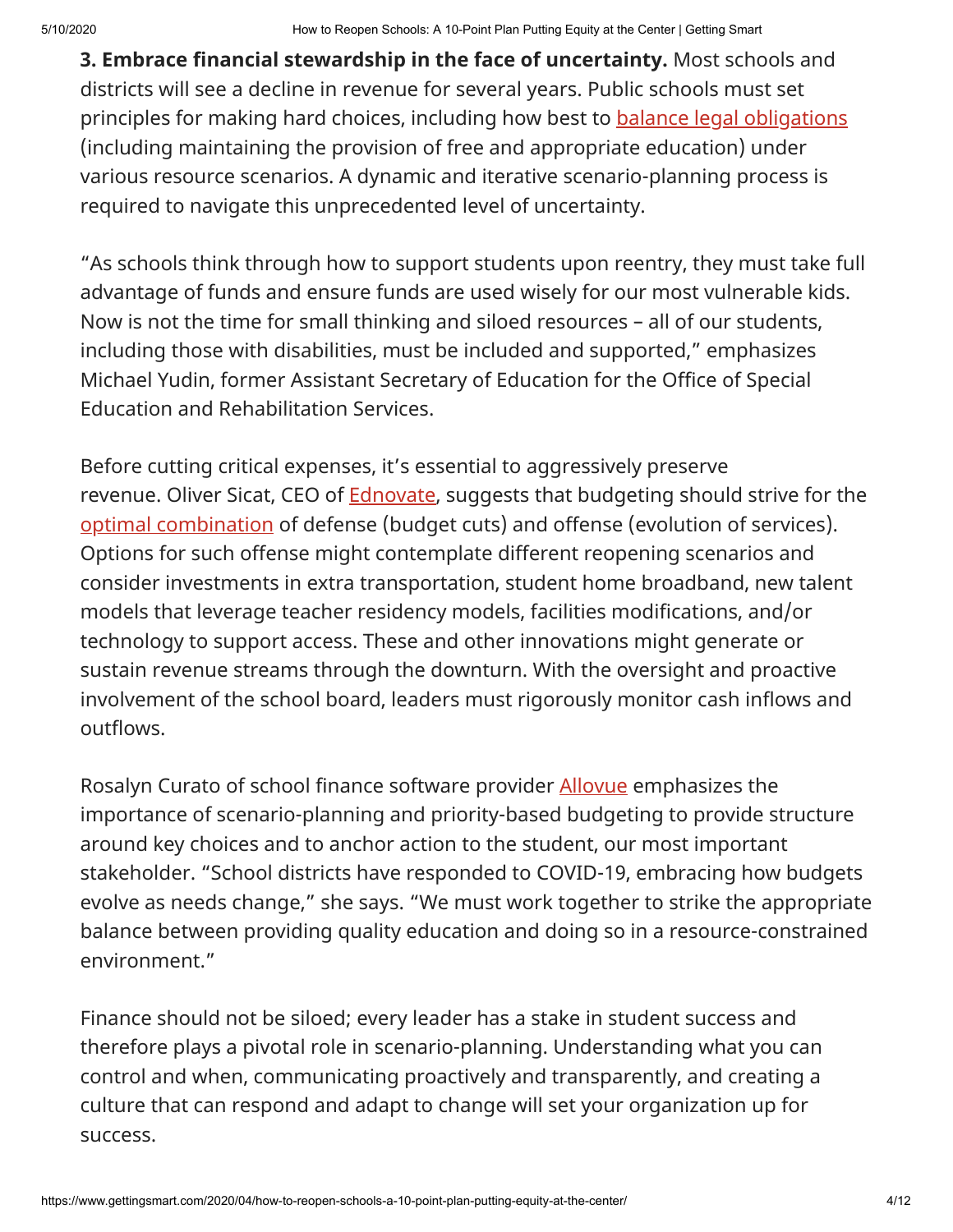**4. Staff and schedule for flexibility and differentiation.** Re-entry planning must be guided by the health, safety, and welfare of each member of the school community, as well as their family members.

Schools will need to be ready to support partial quarantine (groups of learners and/or staff working remotely). Some at-risk staff members may need modified duties but may still be able to support remote learning.

It's likely that in-school hygiene protocols will need to be modified, at least for periods of time. Staggered cohort schedules could minimize contact during transitions. Adjustments to assemblies, lunch, physical education, and electives might reduce transmission.

Given likely reductions in state and local funding, school district and network staffing plans and budgets for 2020-21 should start with a lean base case. In addition, staffing plans should be developed for several social-distancing plans (per the timeand place-shifted scenarios discussed in #3).

It will take more staff to run time-shifted models (i.e., morning and afternoon shifts, a long day with cohorts on three or four staggered schedules, or longer alternating days). These scenarios will be difficult to support with what could be lower state reimbursements and should be approached in coordination with state organizations.

School policies related to travel, new requirements regarding temporary leave (e.g., sick leave, emergency paid sick leave, public health emergency leave) and school safety must be navigated with employee groups. State organizations can help facilitate and provide guidance for these conversations.

If resurgence demands remote learning, schools must acknowledge the challenges teachers will face providing differentiated support remotely. Further, caregivers can face increased stress, reduced schedule control, and barriers to accessing academic language and lessons. Smaller group-based supports (e.g., follow-up, feedback, check-ins, review sessions) matter. Widen the circle of supports to include volunteers, tutors, retirees, or ex-educators. Be sure to engage relevant agencies (e.g., social services, housing). Provide in-person and virtual training to caregivers.

**5. Reconnect and reassess.** The first week of school (or an early summer kickoff) is a good time to reconnect with students, rebuild culture, and reassess academic and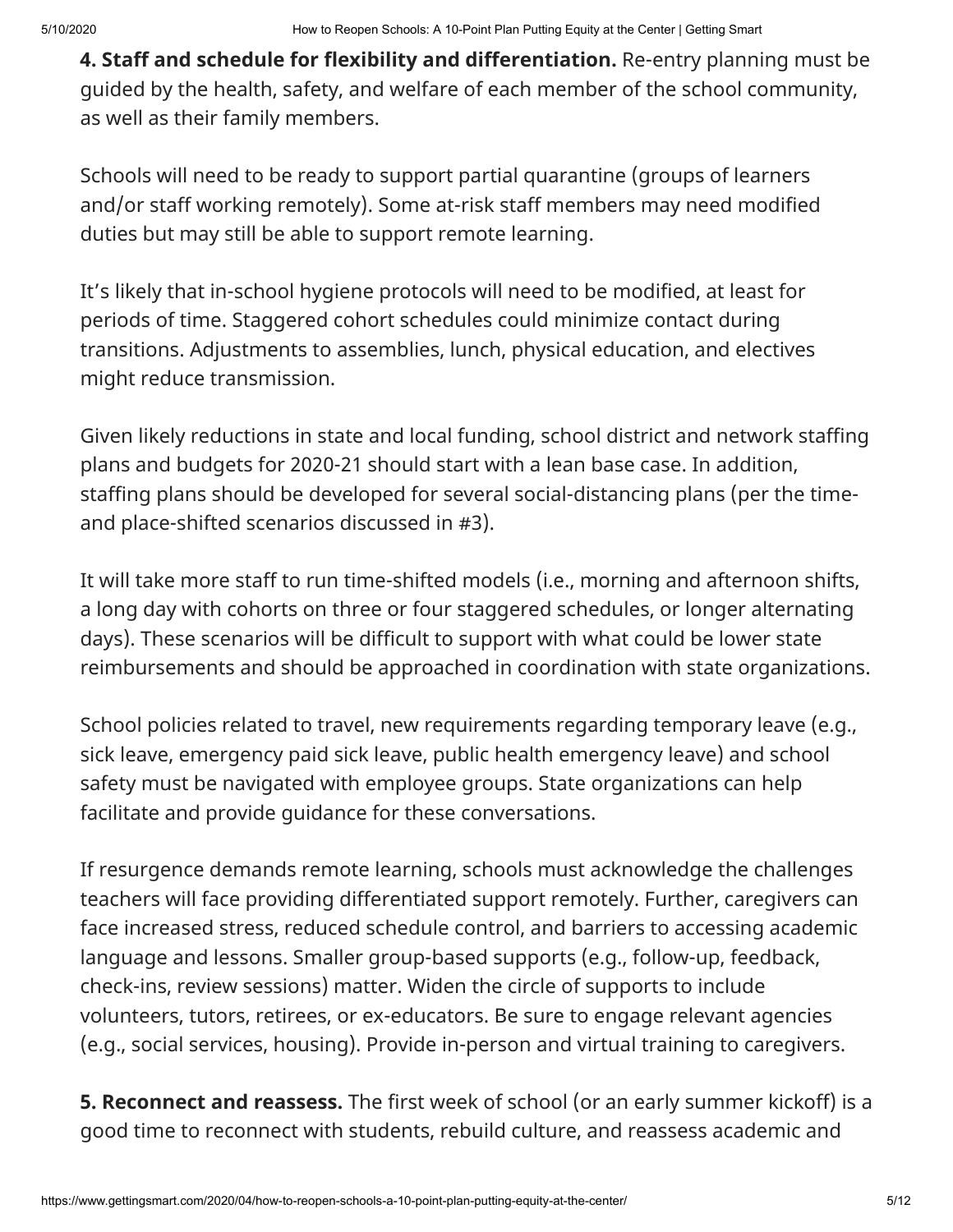social and emotional growth. The fall is an opportunity to meet learners where they are, support individual learning plans, and shift to competency-based progressions.

Some students may have experienced trauma over the previous six months, and staff and community partners will need to be ready to support those learners. [Turnaround for Children](https://www.turnaroundusa.org/what-we-do/tools/) recommends rebuilding relationships, resilience, and routines. On [re-entry](https://www.turnaroundusa.org/wp-content/uploads/2020/04/Turnaround-for-Children-Three-Rs-EdNx.pdf), they recommend focusing on physical, emotional, and identity safety, and empowering students to design and use routine planners. They urge schools to co-create norms and routines and provide tiered support systems at all levels.

An <u>NWEA study</u> predicts a big "COVID-19 slide" in learning. It will be critical to assess where learners are and tailor instruction accordingly. Norm-referenced adaptive diagnostics tools like the MAPS test can provide a quick snapshot of learning levels. Criterion-referenced assessments like *i-Ready* from Curriculum Associates may provide even more actionable insights.

Following assessment, placement is a difficult and important first-week decision. In traditional elementary schools, students who are more than a year below grade level may benefit from repeating the grade they were in before closure. The alternative is to add more flexible groupings and stronger supports in grade-span groups to accommodate learning differences.

"Planning for our most complex learners and our students with significant support needs from the beginning will help to mitigate issues that might arise later during the reopening process." says, Kristin Wright, Director of the Special Education Division for the [California Department of Education.](https://www.cde.ca.gov/) "This will also help ensure we don't segregate students with disabilities from their peers without disabilities."

In reopening, it will also be critical to set and maintain high expectations for academic growth and competency development. In states where test-based accountability is likely to continue, getting students into their grade-level learning experience is important.

John King and Randi Weingarten [suggested](https://thehill.com/opinion/education/494521-what-comes-next-for-public-schooling) "increased social-emotional supports, a positive and welcoming school climate, increased instructional time and attention, and effective dropout prevention and re-engagement programs — especially for the most vulnerable."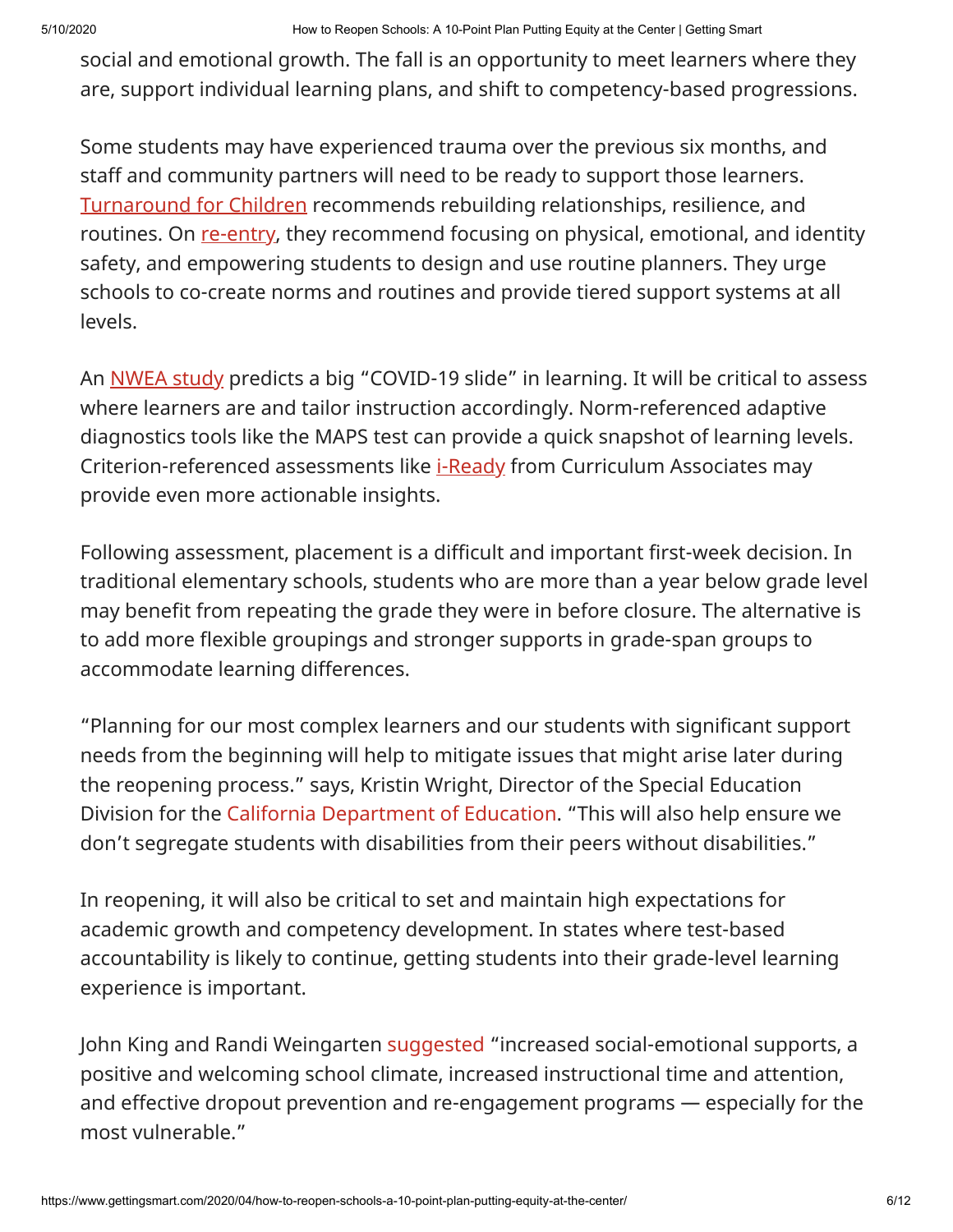Scott Bess, head of **Purdue Polytechnic High School**, reminds us that mastery is more important than seat time in high school academic progress and credits. "No one knows what the fall will bring," he says. "Emphasis on projects and mastery ensures educators have a powerful lever to engage and prepare students."

Jonathan Flynn, who leads family and community engagement at **[Brooklyn LAB](https://xqsuperschool.org/xq-schools/brooklyn-lab)**, reminds us to always consider the context of the students' experiences. "The inequities inside school too often compound the challenges many students face outside of school," he says.

Karen Cator, CEO of **Digital Promise** emphasizes the importance of understanding [learner variability](https://digitalpromise.org/initiative/learner-variability-project/), and of looking for [evidence-based factors and strategies](https://digitalpromise.org/initiative/learner-variability-project/) to educate learners across context and needs. "Students always have had variations that impact how they learn, but re-entry is one time that variabilities must be explicitly understood and cared for," she says.

**6. Practice agency and prioritize engagement.** Learner agency—including selfawareness, self-management, self-directed learning, and good decision-making—is critical to success in school and life. Whether you're planning for on-site or remote learning, it's worth considering how learners can practice agency and providing opportunities for learners to demonstrate ownership over the process and progress of their learning.

[The National Center for Learning Differences](https://www.ncld.org/) highlights [research-based steps](https://www.ncld.org/wp-content/uploads/2018/03/Agents-of-Their-Own-Success_Final.pdf) that give students choices in the learning process and offer educators opportunities to monitor their overall progress. Students can use strategies to take ownership over this process (including using a learning plan, participating in an IEP meeting, and learning about their rights and needs). The cultivation of self-advocacy skills becomes even more important for families and educators. As [Ace Parsi](https://www.linkedin.com/in/ace-parsi-18095913/) from NCLD notes, ensuring that children play an active role in their own education is key "to ensure innovative approaches to learning fully include students with disabilities."

Vulnerable students face more challenges in home-based learning. Students with disabilities often rely on connection with peers and trusted adults, stable routines, and supports the school provides in person. By itself, virtual learning often sets complex learners up for lower success. Schools can help learners navigate requirements by following through on one-on-one outreach such as through phone calls to students and creating additional support structures and incentives to engage students. Non-teaching staff can be deputized for coaching and motivation.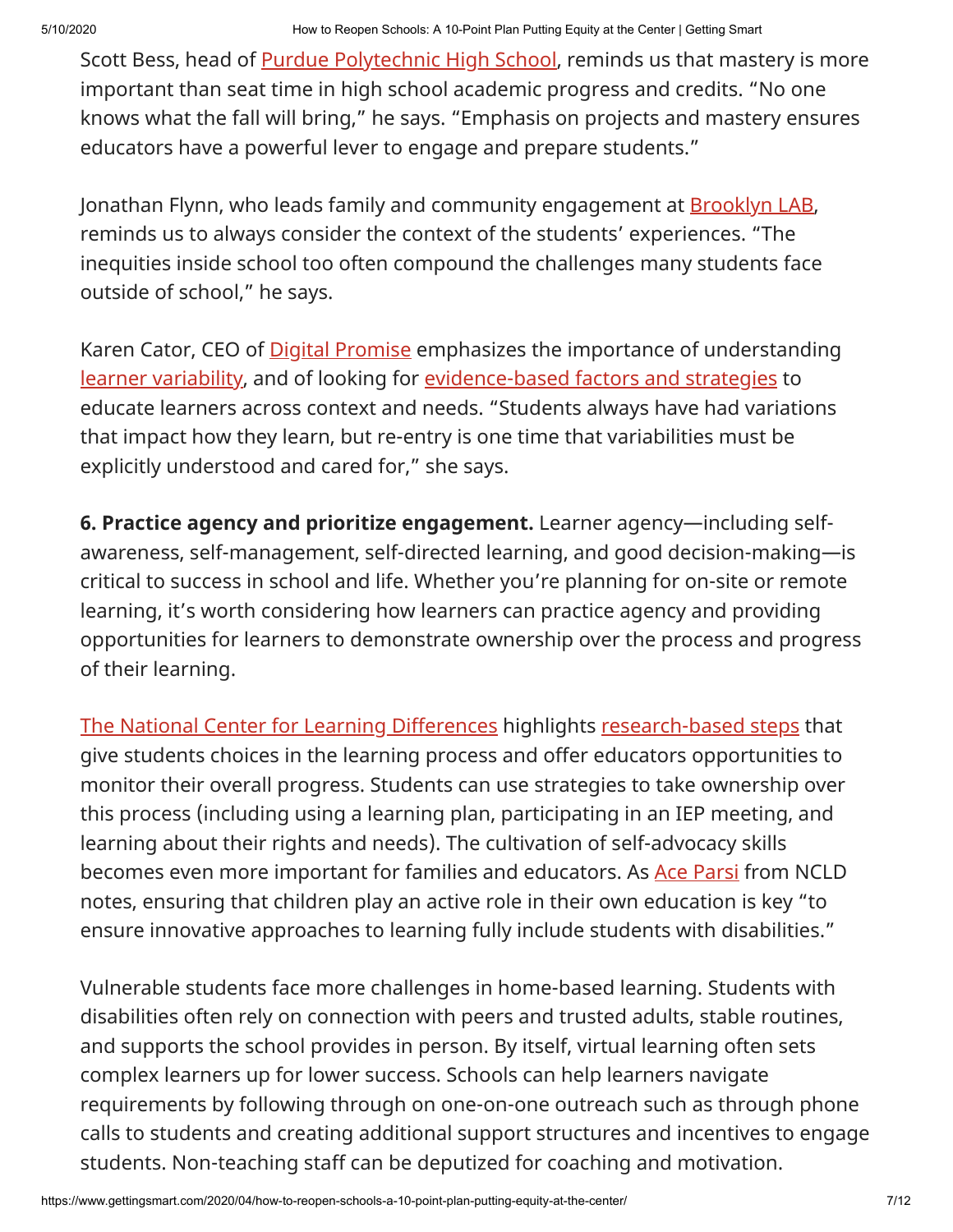The recently formed [Educating All Learners Alliance](https://www.educatingalllearners.org/) curates a set of best-in-class tools for instruction and support practices to meet the needs of complex learners.

**7. Make use of data and systems to improve educational continuity.** The last few months have also underlined the need for every school to have a learning platform to manage content and communication, assignments, and feedback. A good learning-management system helps teachers understand student usage, growth, and mastery, even when they use their own curriculum tools. These few months have also shown how valuable it is to have secure and reliable video-conferencing systems for morning meetings, synchronous classes, advisory sessions, tutoring, and counseling.

After a few months of remote learning, school leaders have a pretty good sense of what's working and what's not, who's learning and who's not. The next six months present an opportunity to reopen in the fall with more robust plans for learning continuity.

It is imperative that districts modernize their data infrastructure to improve data interoperability. Districts can help improve data interoperability by joining **Project** Unicorn.

The ability to toggle between on-site and remote learning for some or all learners may be critical for the upcoming year. There are ways schools can support families that lack adequate internet connectivity, appropriate learning devices, suitable working space, and tech support. To improve broadband access, schools can provide hotspots and partner with providers to address infrastructure gaps and provide alternative space for students to access devices while practicing distancing.

We have a once-in-a-generation opportunity to embrace a vision where schools have the data to illuminate how students are doing academically, as well as the power to engage families and students in understanding their own mastery journey.

**8. Reimagine approaches to core school systems.** Schools, districts, and networks have a historic opportunity to rethink education by placing the needs of complex learners at the center. Here are a few ways to redesign learning models and how schools interact with families and communities: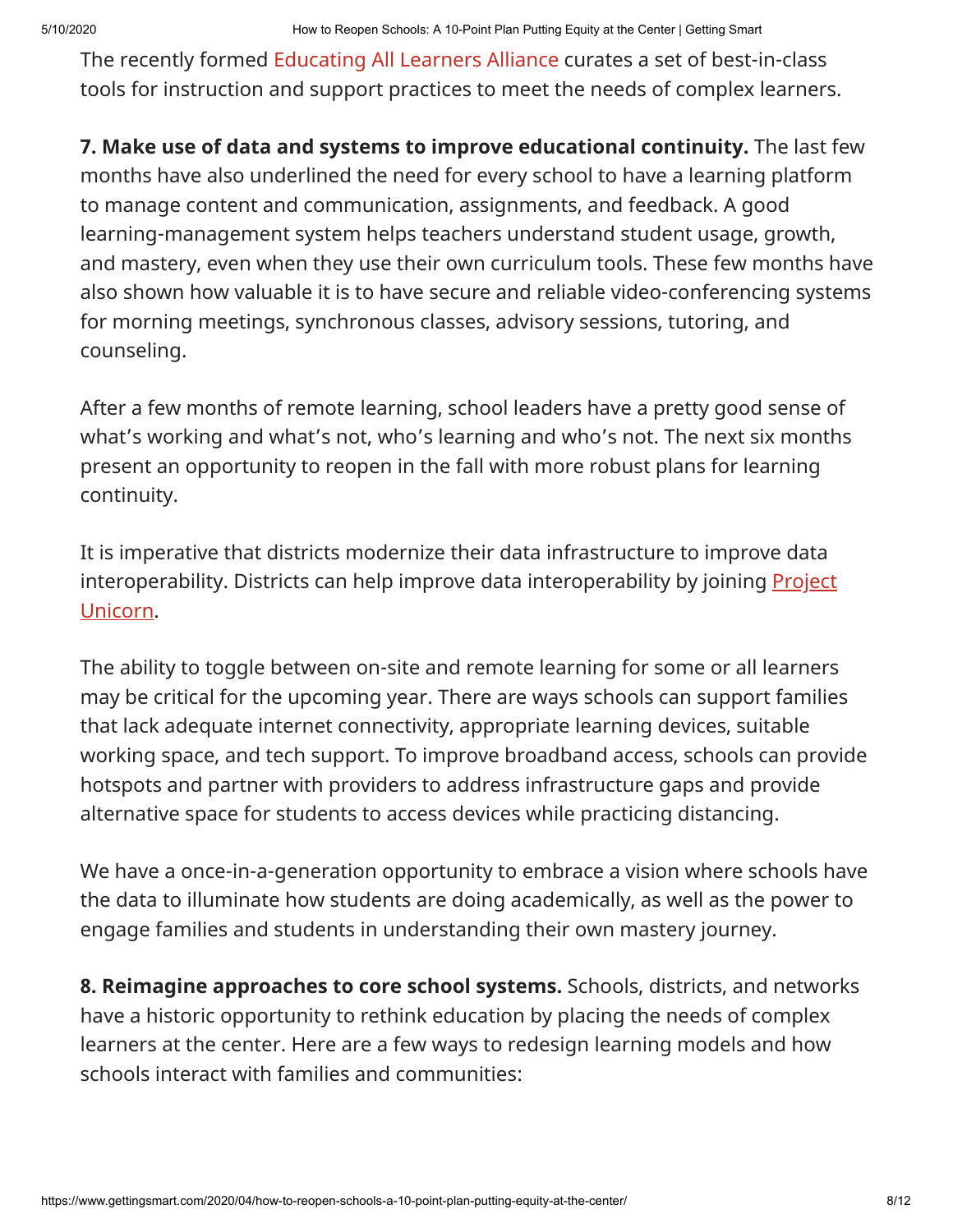Make social and emotional learning central to stated outcomes, priority learning experiences, and reported progress measures.

• Add more [learner voice](https://xqsuperschool.org/knowledge-modules/XQ%20Knowledge%20Module%2006%20-%20Student%20Agency%20&%20Engagement.pdf) and engagement to help students develop agency and to cultivate authentic learning.

[Move toward competency](https://xqsuperschool.org/competency-based-education-cbe/part1) by recognizing new evidence of learning,  $\bullet$ promoting learners based on demonstrated proficiency, and helping learners tell their own story.

[Build talent systems](https://xqsuperschool.org/knowledge-modules/XQ%20Knowledge%20Module%2008%20-%20Talent%20&%20Training.pdf) that consistently enable a diverse team of skilled,  $\bullet$ knowledgeable, and devoted educators to build and sustain effective schools.

• Transform [school board governance](https://xqsuperschool.org/school-board-thing) so that boards serve as guardians of the community's future.

Julia Freeland Fisher, director of education at the [Clayton Christensen Institute](https://www.christenseninstitute.org/about/#about-julia-freeland), urges schools to plan for opportunities like internships and real-world projects that help students build social capital. "When schools reopen their doors, they should open up new networks, too," she says. "This could include both face-to-face and [virtual](http://whoyouknow.org/tools) opportunities for students to forge the sorts of professional connections and mentors that wealthy students might take for granted."

**9. Iterate and communicate.** Update academic, schedule, technology, and facilities [plans based on what's working. Reopening presents the opportunity for you to](https://xqsuperschool.org/knowledge-modules/XQ%20Knowledge%20Module%2013%20-%20Putting%20Ideas%20Into%20Action.pdf) [m](https://xqsuperschool.org/knowledge-modules/XQ%20Knowledge%20Module%2013%20-%20Putting%20Ideas%20Into%20Action.pdf)ake your ideas for improvement reality.

Translate an ambitious and hopeful vision into a well-rounded, feasible plan. The League of Innovative Schools takes on [big challenges,](https://digitalpromise.org/our-projects/) mobilizing educators, technology, and learning systems to help districts meet those challenges.

As you do something similar, be sure to frequently communicate any updates or changes in protocols, schedules, or options to all stakeholders. The weekly video updates from [Broward County Superintendent Robert Runcie](https://becon.eduvision.tv/play.aspx?qev=3SfVi13wT7TrnmajKeTSADQQOCUTjbhawAKZHwCFOrFrTFG5jjXKIZXkZHhl0AYdpWzexgMn0myqn71qOx7xI63TRS9ATjqQx4da3gTkCtY%253d) are a great example of a big system iterating, improving, and communicating effectively. In neighboring [Miami-Dade County Schools](http://www.dadeschools.net/), communication with learners and parents via [Remind](https://www.remind.com/) has increased fivefold.

**10. Consider the worst but model the best.** If anything, this crisis has taught us to expect the unexpected. No one imagined a pandemic that would shut down the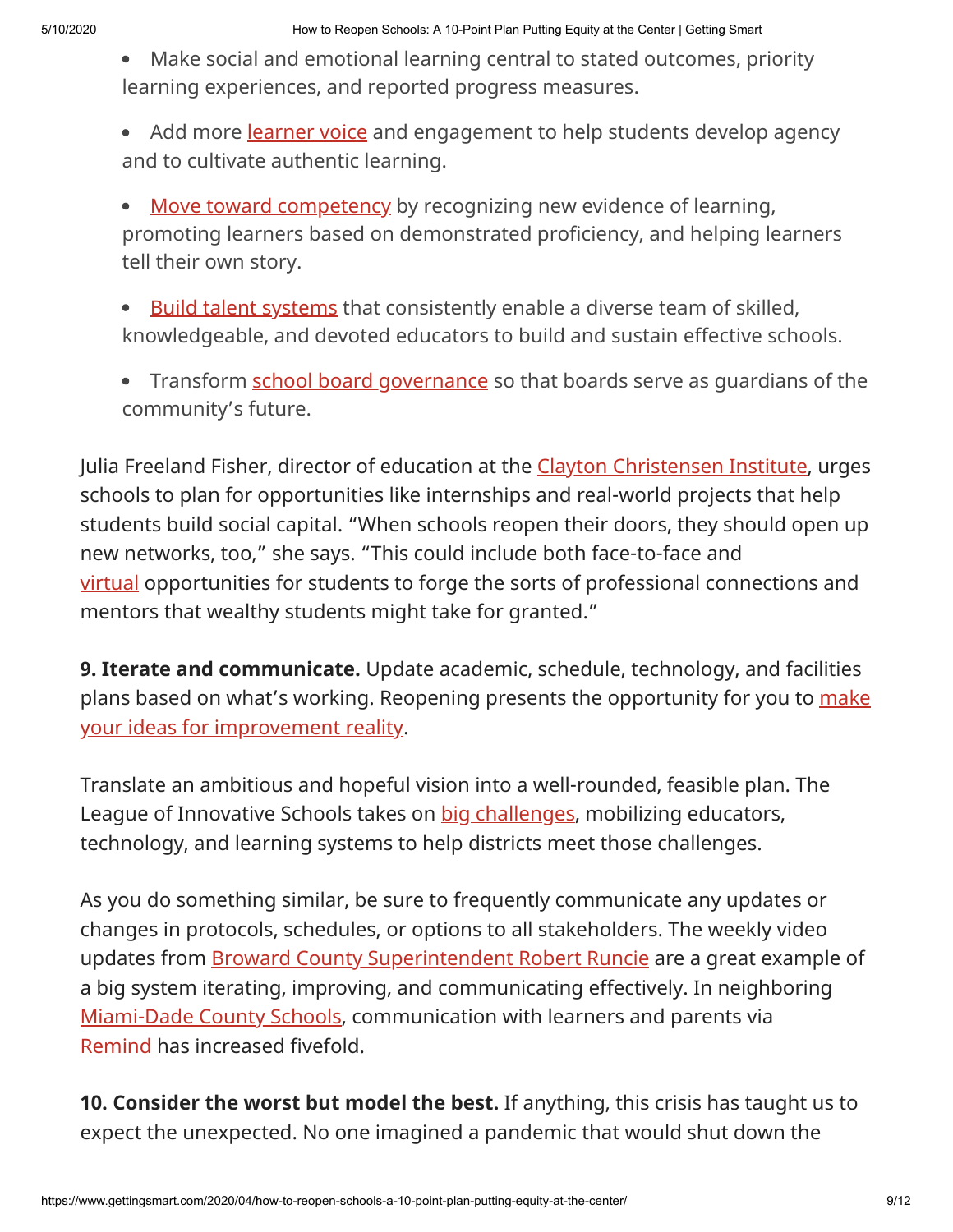global economy. You should anticipate that things will be different than you assume —and prepare contingency plans for heightened need.

We must prepare for re-entry in the shadow of the second wave of virus resurgence. Strong re-entry plans will "all come together" when systems to maintain school community health prove resilient in the face of such resurgence. This will likely entail:

- operational systems to effectively monitor and enable evidence-based communication and decision-making throughout the entire period in advance of a vaccine;
- family and community partnerships at regulatory and practical levels, including coordination with the department of health, local social service agencies, and innovative welfare services;
- dedicated staff capacity for the multifunctional team directing re-entry, ensuring that responses are coordinated and progress and setbacks are overseen;
- ongoing, direct communication with key stakeholders, especially families, students, and staff; and
- robust data systems to track health, safety, and learning inputs, outputs, and outcomes.

As we return to school, there will be an unprecedented need for mental health services, food, and child care. One of the most important partnerships for schools will be with the public health sector to ensure coordination on testing capacity, contact tracing, and serological surveillance. No entity stands poised to ensure that schools have an equitable and effective effort to support these interventions. The consequences of inadequate preparation for immunocompromised individuals and families, in particular, are unacceptable.

It's clear that we cannot plan for a normal school year. But it's also clear we have an opportunity to create new and better normal if we consider the needs of all learners in re-entry. "We will do our educators and students a disservice if we put all our efforts toward ensuring the 2020-21 school year looks just like last year," says Richard Culatta, president of [ISTE.](https://iste.org/) "This is a once-in-a-generation moment to rebuild schooling in a way that honors the unique strengths, interests, and abilities of students. This disruption has underscored the need to think beyond rigid schedules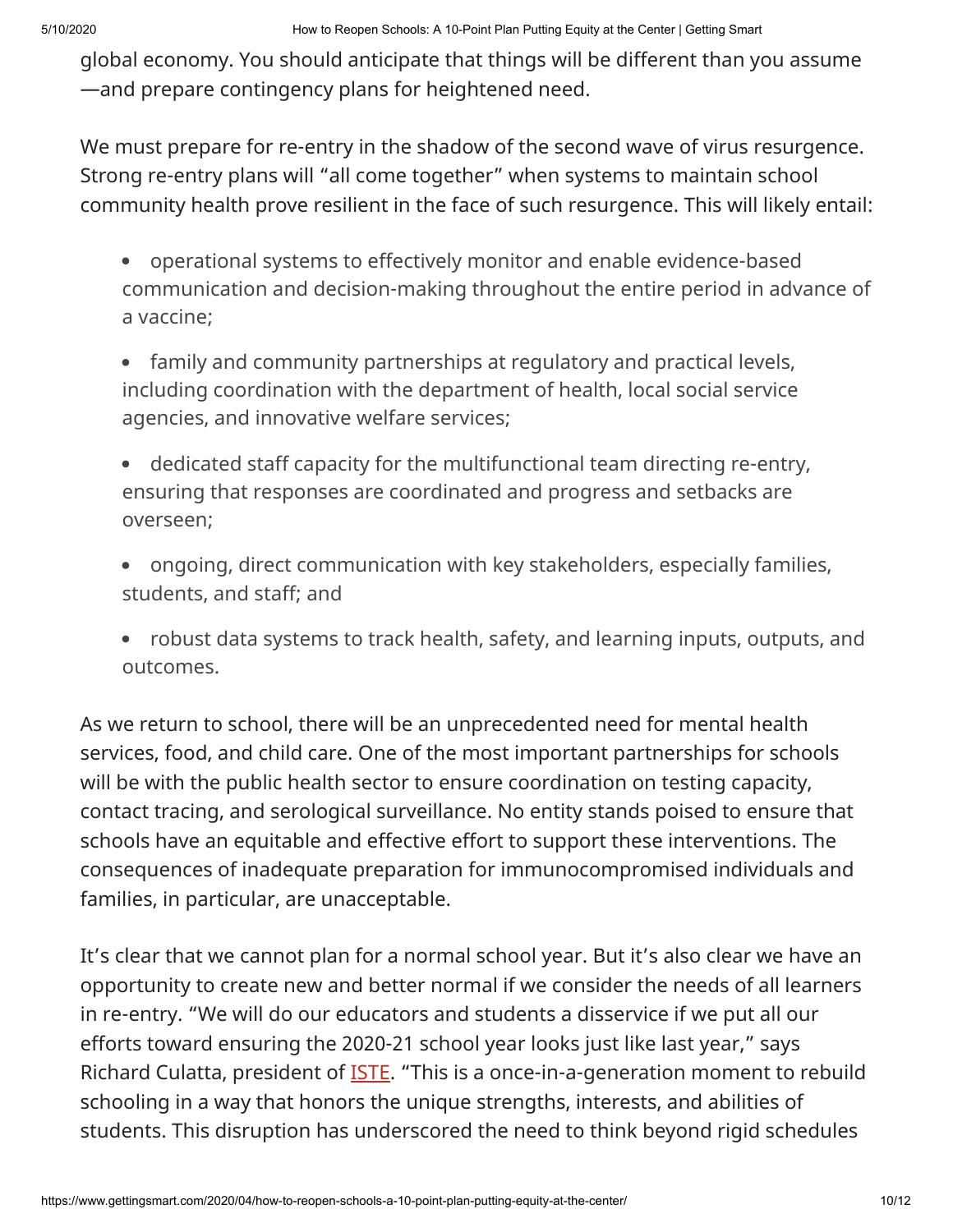and place-based learning, and instead allow for innovation in pedagogy and delivery."

As natural and human-made systems collide in unprecedented ways, young people are growing up in a world where novelty, complexity, and mutuality are the norm. How we respond in adaptive, thoughtful, inclusive, and creative ways will be the most important lessons we teach.

For more see:

- [Educating All Learners During COVID-19: An Alliance Emerges to Provide](https://www.gettingsmart.com/2020/04/educating-all-learners-during-covid-19-an-alliance-emerges-to-provide-support-for-virtual-special-education-services/) Support for Virtual Special Education Services
- [We can rise to the challenge of educating students with disabilities during](https://fordhaminstitute.org/national/commentary/we-can-rise-challenge-educating-students-disabilities-during-covid-19) COVID-19
- [During the COVID-19 pandemic, how do we ensure that learning moves](https://www.nextgenlearning.org/articles/educating-all-learners-to-thrive-during-school-closure) forward for all learners, especially students with disabilities?
- [Hard Reset: What Will Be New Post Pandemic](https://www.gettingsmart.com/2020/03/hard-reset-what-will-be-new-post-pandemic/)  $\bullet$
- $\bullet$ [Teacher2Teacher educator resources for equity and inclusion](https://www.teacher2teacher.education/blog/)
- [9 Ways Schools Will Look Different When \(And If\) They Reopen](https://www.npr.org/2020/04/24/842528906/what-it-might-look-like-to-safely-reopen-schools) (NPR)
- [Learning From Post-Katrina](https://aftonpartners.com/2020/04/14/planning-re-entry-public-school-systems-can-learn-aftermath-hurricane-katrina/) (Afton Partners)

*Stay in-the-know with innovations in learning by signing up for the weekly [Smart Update](http://eepurl.com/bhz92T).*

*Getting Smart has launched the [Getting Through series](https://www.gettingsmart.com/gettingthrough/) to support educators, leaders, and families on the path forward during such an uncertain time. This series will provide resources and inspiration as we face long term school closures, new learning environments, and address equity and access from a new lens. Whether you are just getting started with distance or online learning, or you've had plans in place and have the opportunity to share your work and guidance with others, there is a place for your voice and an opportunity to learn.*

*We're going to get through this together, and we invite you to join us. Please email [Editor@GettingSmart.com](mailto:Editor@GettingSmart.com) with any questions or content you'd like considered for publication. We also invite you to join the conversation and on social media using #GettingThrough.*